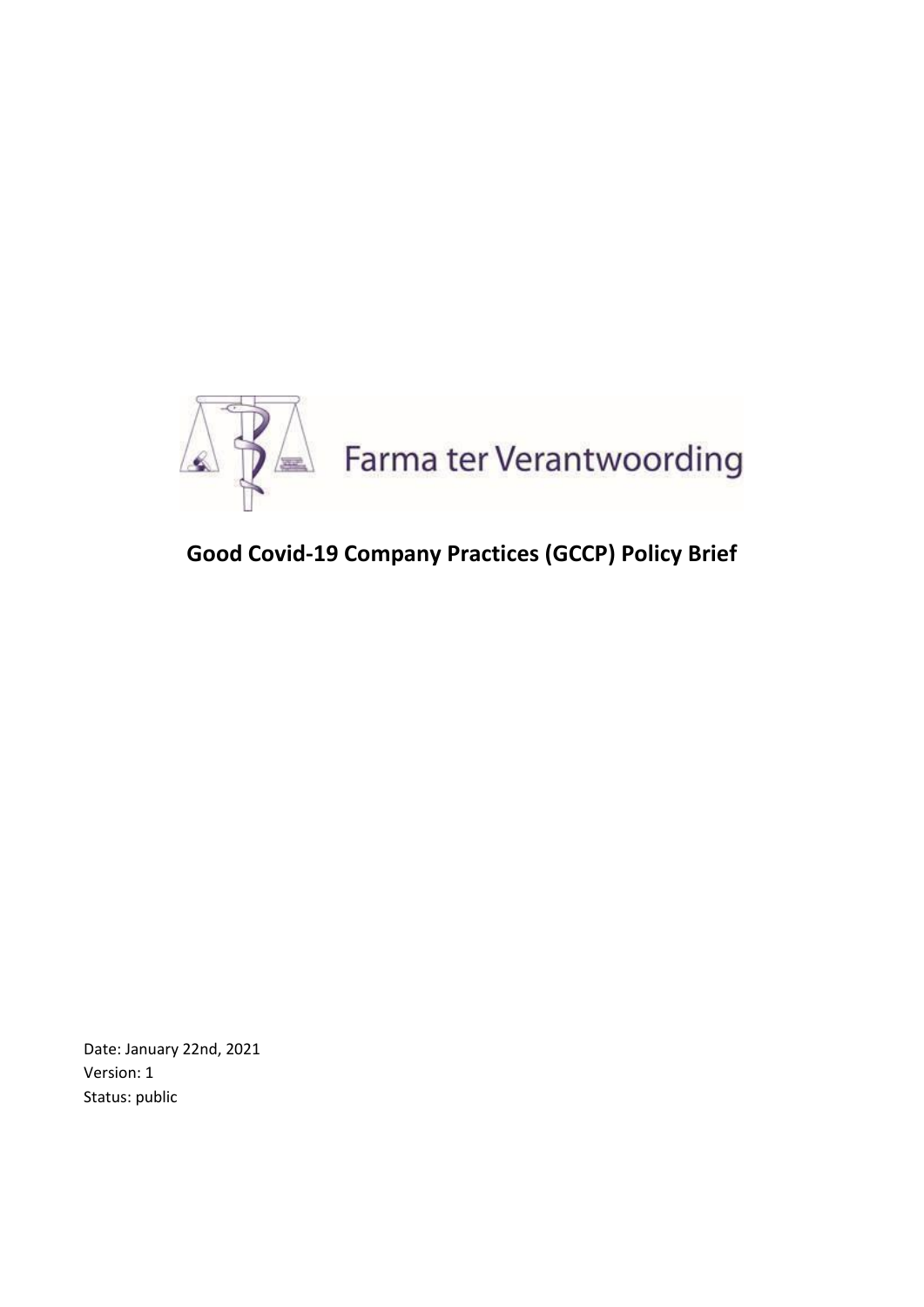

## *How are pharmaceutical companies[1](#page-1-0) performing in the race to develop*

### *and distribute Covid-19 vaccines and therapeutics for all?*

The Good Covid-19 Company Practices (GCCP) present 18 actions that allow us to monitor whether these pharmaceutical companies are acting in line with human rights principles and international standards for equitable access to medicines. The Pharmaceutical Accountability Foundation's GCCP scorecard illustrates how four Covid-19 vaccine companies (AstraZeneca, Johnson & Johnson, Moderna and Pfizer) and three therapeutics companies (Regeneron, Eli Lilly and Gilead) are performing on these 18 good practices. Each company receives a green, yellow, or red score on those company practices that can be judged based on information in the public domain.

#### **How does the Good Covid-19 Company Practice scorecard work?**

Whether Covid-19 medicines will be available and affordable to all who need them is related to the company's intellectual property management, licensing, pricing and distribution policies.

The Pharmaceutical Accountability Foundation has identified four overarching human rights principles that should guide company action on their Covid-19 vaccines / therapeutics: (1) Commitments & accountability; (2) Transparency; (3) International Cooperation; (4) Equality, non-discrimination & equity.

The 18 Good Covid-19 Company Practices were developed by translating human rights principles and international standardsinto concrete company behaviours.

#### **Main findings to date**

- Three out of four vaccine companies state they are guided by the United Nations Guiding Principles on Business and Human Rights. This means these companies are aware of their human rights responsibilities and the critical impact of their actions on the enjoyment of human rights worldwide.
- Vaccine companies performed best on transparency practices (such as disclosure of R&D costs, profit margins, and production capacity). There is still room for some vaccine developers and all therapeutics companies to improve the transparency of their R&D and marketing practices.
- Most vaccine and therapeutics companies have taken little action to make their products available on an equitable and non-discriminatory basis worldwide. The GCCP identified important examples of companies committing not to enforce their patents on vaccines (Moderna<sup>[2](#page-1-1)</sup>) and to fairly price vaccines (Johnson & Johnson<sup>[3](#page-1-2)</sup>). These are steps all companies producing Covid-19 medicines should take (where applicable). Most vaccine and therapeutics companies in our sample failed to engage in responsible licensing of their Covid-19 products.

<span id="page-1-0"></span> $1$  The term 'pharmaceutical company' is used broadly to include companies working independently and in consortia to develop and/or market a pharmaceutical to prevent or treat COVID-19.

<span id="page-1-1"></span><sup>2</sup> 'Statement by Moderna on Intellectual Property Matters during the COVID-19 Pandemic' (*Moderna*, 8 October 2020) <https://investors.modernatx.com/node/10066/pdf> accessed 15 December 2020.

<span id="page-1-2"></span><sup>3</sup> Johnson & Johnson, 'Testimony of Macaya Douoguih,M.D., M.P.H. Head of Clinical Development and Medical Affairs, Janssen Vaccines and Prevention Johnson & Johnson Submitted to the Oversight & Investigation Subcommittee of the U.S. House of Representatives Energy & Commerce Committee (*J&J*, 21 July 2020)

<sup>&</sup>lt;https://energycommerce.house.gov/sites/democrats.energycommerce.house.gov/files/documents/Testimony%20-

<sup>%20</sup>Douoguih%2020200721\_0.pdf> accessed 29 November 2020; de Balie, 'Turning Tables: Een Vaccin voor Iedereen?' (de Balie, 07 December 2020) <https://debalie.nl/programma/turning-tables%20-een-vaccin-voor-iedereen-07-12-2020/> accessed 07 December 2020.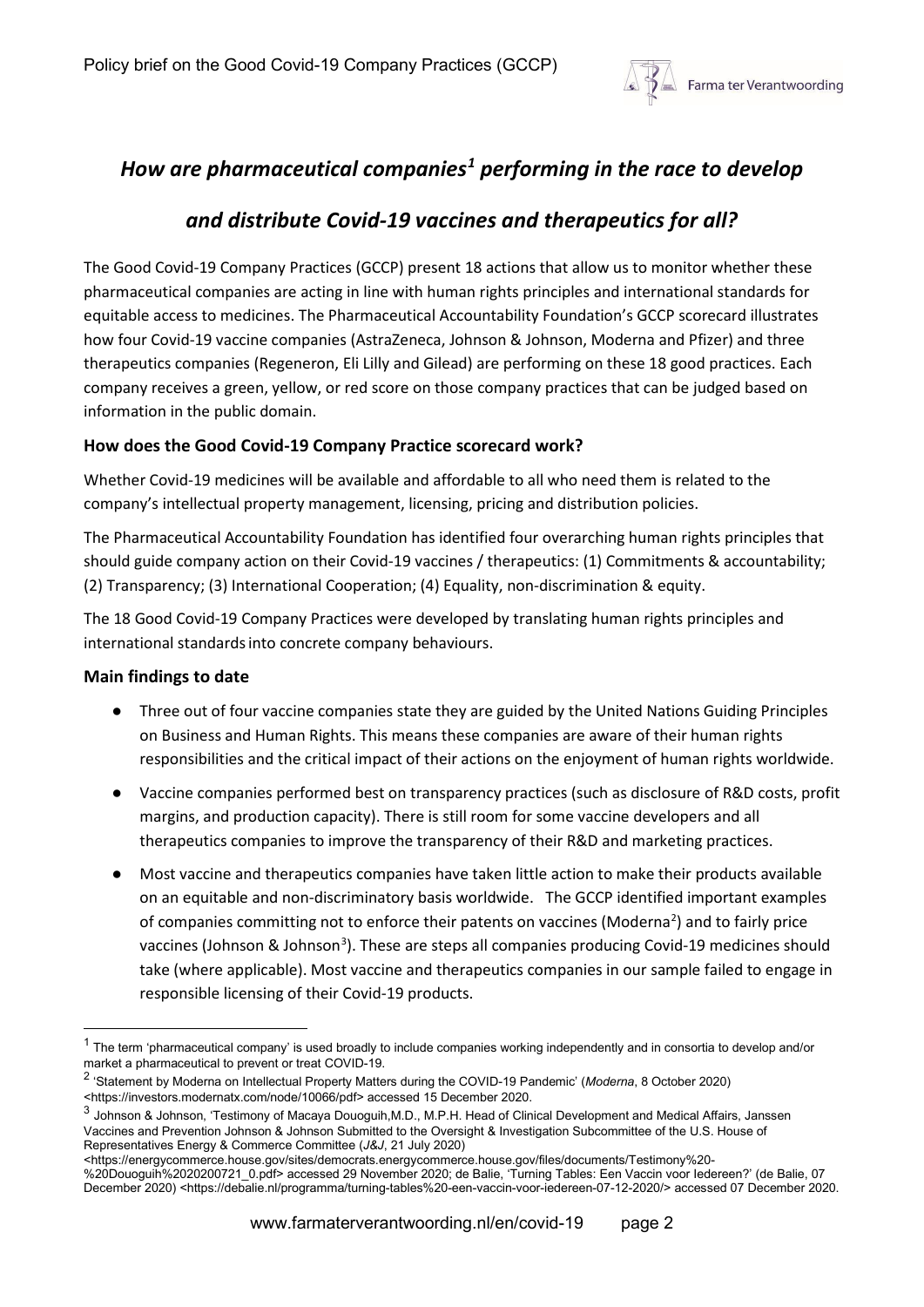

#### **The good, the bad, and the hazy company practices in our study**

#### *Good*

- Johnson & Johnson<sup>[4](#page-2-0)</sup> and AstraZeneca<sup>[5](#page-2-1)</sup> both committed to non-profit vaccine pricing for the duration of the pandemic.
- AstraZeneca has increased the world's capacity to produce its vaccine. They have four agreements with manufacturers in different territories, helping the first vaccine supplies reach more people in a shorter amount of time than if AstraZeneca remained the world's only producer.
- Gilead signed non-exclusive licensing agreements to manufacture its therapeutic drug remdesivir<sup>6</sup> for distribution in 127 (mostly) low and lower-middle income countries.<sup>7</sup> Nonexclusive licensing is important to overcome the obstacles that patent rights cause; for example, it may enable multiple manufacturers to produce the Covid product. This may ramp up the availability of the product.

#### *Bad*

- No company is currently supporting the WHO's Covid-19 Technology Access Pool<sup>[8](#page-2-4)</sup> or the Medicines Patent Pool<sup>[9](#page-2-5)</sup>. Nor have most companies published their licensing agreements. Non-exclusive licensing is important to overcome the obstacles that patent rights cause; for example, it may enable multiple manufacturers to produce the Covid product. This may ramp up the availability of the product.
- Moderna has openly stated it seeks to earn profit from its Covid vaccine despite having received sizable public funding for research and development from the US government.<sup>[10](#page-2-6)</sup>
- All vaccine developers, except AstraZeneca, have made agreements to sell more than 50% of their expected 2020-2021 supplies to high-income countries, thereby limiting the supplies available to potential low- and middle-income country purchasers. $11$

<span id="page-2-0"></span><sup>4</sup> Johnson & Johnson, 'Testimony of Macaya Douoguih,M.D., M.P.H. Head of Clinical Development and Medical Affairs, Janssen Vaccines and Prevention Johnson & Johnson Submitted to the Oversight & Investigation Subcommittee of the U.S. House of Representatives Energy & Commerce Committee (*J&J*, 21 July 2020)

<span id="page-2-1"></span><sup>5</sup> AstraZeneca, 'AZD1222 vaccine met primary efficacy endpoint in preventing COVID-19' (*AstraZeneca*, 23 November 2020) <https://www.astrazeneca.com/media-centre/press-releases/2020/azd1222hlr.htm>l accessed 20 January 2021.

<span id="page-2-2"></span><sup>6</sup> Note: this good practice happened before the WHO Solidarity trial found that remdesivir *"had little or no effect on overall mortality, initiation of ventilation and duration of hospital stay in hospitalized patients."* https://www.who.int/emergencies/diseases/novelcoronavirus-2019/global-research-on-novel-coronavirus-2019-ncov/solidarity-clinical-trial-for-covid-19-treatments

<span id="page-2-3"></span><sup>7</sup> Gilead, 'Voluntary Licensing Agreements for Remdesivir' (*Gilead*) <https://www.gilead.com/purpose/advancing-global-health/covid-19/voluntary-licensing-agreements-for-remdesivir> accessed 15 December 2020.

<span id="page-2-4"></span><sup>&</sup>lt;sup>8</sup> The WHO's Covid-19 Technology Access Pool (C-TAP) is an initiative aimed at compiling voluntary shared Covid-19 technology related knowledge, intellectual property and data. It aims to accelerate the development and marketing scale-up of Covid-19 related products in order to make products available globally and equitably. See <https://www.who.int/emergencies/diseases/novel-coronavirus-2019/globalresearch-on-novel-coronavirus-2019-ncov/covid-19-technology-access-pool> (accessed 16 December 2020).

<span id="page-2-5"></span> $9$  The Medicines Patent Pool (MPP) is a WHO-backed organisation that partners with relevant stakeholders to prioritise and license needed medicines and pool intellectual property to encourage generic manufacture and the development of new formulations. It has offered its expertise to C-TAP to address the current Covid-19 crisis. Se[e https://medicinespatentpool.org/](https://medicinespatentpool.org/) and [https://medicinespatentpool.org/news-publications-post/the-medicines-patent-pool-prepared-to-offer-expertise-in-licensing-and-patent](https://medicinespatentpool.org/news-publications-post/the-medicines-patent-pool-prepared-to-offer-expertise-in-licensing-and-patent-pooling-to-address-the-current-covid-19-crisis/)[pooling-to-address-the-current-covid-19-crisis/,](https://medicinespatentpool.org/news-publications-post/the-medicines-patent-pool-prepared-to-offer-expertise-in-licensing-and-patent-pooling-to-address-the-current-covid-19-crisis/) accessed 16 December 2020.

<span id="page-2-6"></span><sup>&</sup>lt;sup>10</sup> 'Moderna Announces Expansion of BARDA Agreement to Support Larger Phase 3 Program for Vaccine (mRNA-1273) Against COVID-19' (*Moderna*, 26 July 2020) <https://investors.modernatx.com/news-releases/news-release-details/moderna-announces-expansionbarda-agreement-support-larger-phase> accessed 28 November 2020

<span id="page-2-7"></span><sup>11</sup>Ewen Callaway, 'The Unequal Scramble for Numbers' (*Nature*, 24 August 2020) <https://www.nature.com/articles/d41586-020-02450 x> accessed 10 November 2020.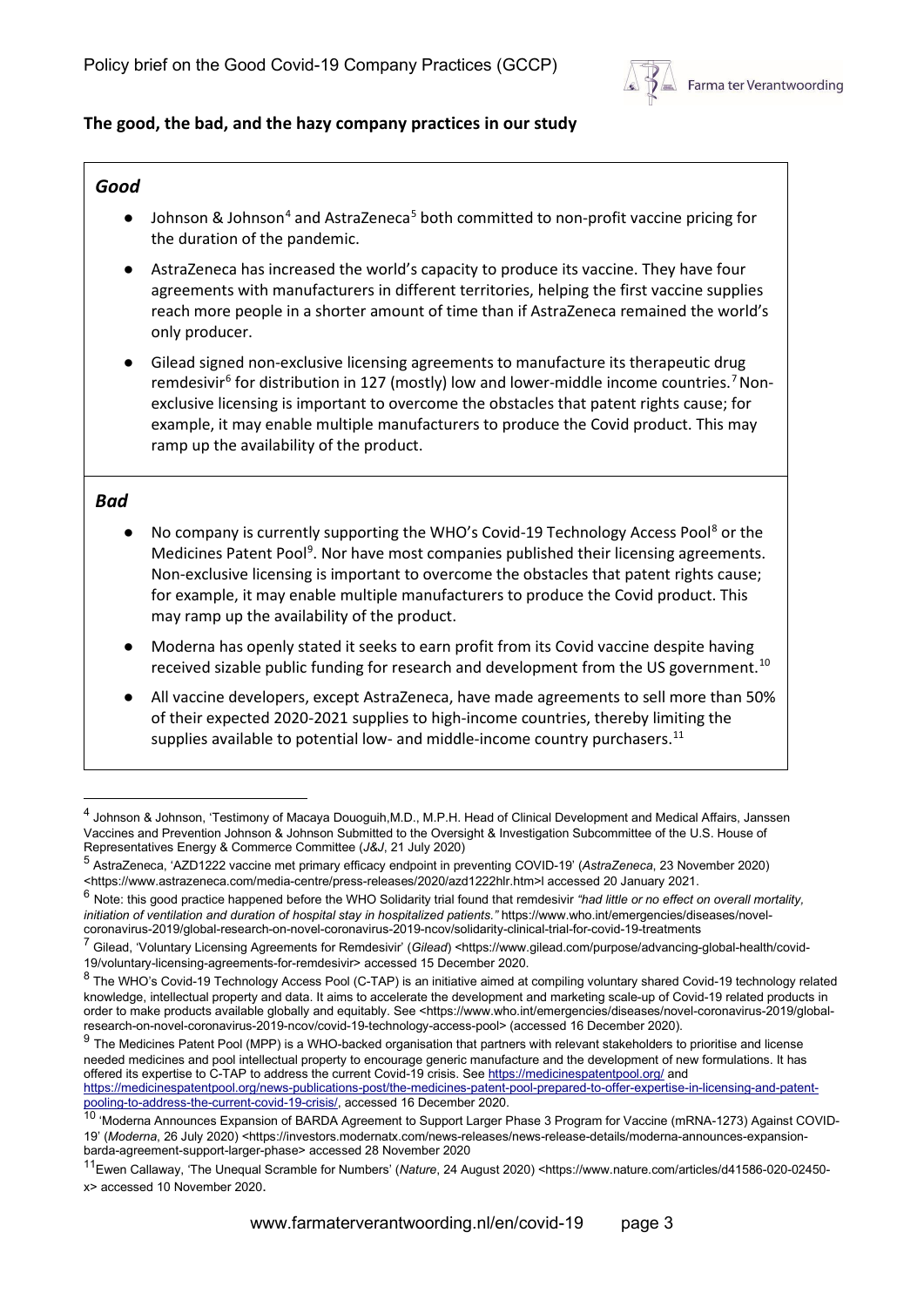

#### *Hazy*

- Vaccine and therapeutic companies do not publish on their website their exact R&D costs and profit margins on their Covid-19 products, and there is limited transparency of their product prices.
- It is unclear how companies will realise their commitments to equitably distribute their Covid-19 products worldwide.

#### **Policy recommendations**

For companies developing/manufacturing Covid-19 products

- Those who have not already done so should **commit to aligning their business practices with human rights principles**, such as the United Nations Guiding Principles on Business and Human Rights and the Human Rights Guidelines for Pharmaceutical Companies in relation to Access to Medicines.
- Each company should **engage with the WHO C-TAP and the MPP** to offer licensing agreements. Such agreements need to include terms and conditions that are driven by public health needs as pioneered by the MPP.<sup>[12](#page-3-0)</sup> Agreements need include transfer of IP, know-how, data and technology where needed to (re)-produce the product.<sup>[13](#page-3-1)</sup> Licence agreements should be made publicly available in full text.
- Major company action is still needed to ensure medicines are not only **fairly priced** but also **equitably distributed** worldwide.[14](#page-3-2) This action includes realising technology transfer, non-profit/fair pricing, and not enforcing or licensing of patents on lifesaving Covid-19 medicines.

#### For governments

- Those who have not already done so should commit to WHO C-TAP and realise those commitments by, among other things, applying funding conditionalities to publicly funded developers of Covid-19 products.
- Stimulate companies to adhere to GCCP through procurement contracts or funding agreements.
- Use and support the use of TRIPS flexibilities when needed.

#### For WHO/GAVI/CEPI

- Require companies contracted by the ACT Accelerator (vaccines and therapeutics) to adhere to GCCP.
- WHO should provide model licensing agreements (such as MPP) and regular updates on progress made with C-TAP.

<span id="page-3-0"></span><sup>12</sup> Medicines Patent Pool, 'Business Model' (*MPP*) <https://medicinespatentpool.org/who-we-are/business-model/> accessed 20 January 2021.

<span id="page-3-1"></span><sup>&</sup>lt;sup>13</sup> Paul Hunt, 'Report of the Special Rapporteur on the right of everyone to the enjoyment of the highest attainable standard of physical and mental health' (11 August 2008) UNGA 63rd session (2008) UN Doc A/63/263.

<span id="page-3-2"></span><sup>14</sup> See Paul Hunt.